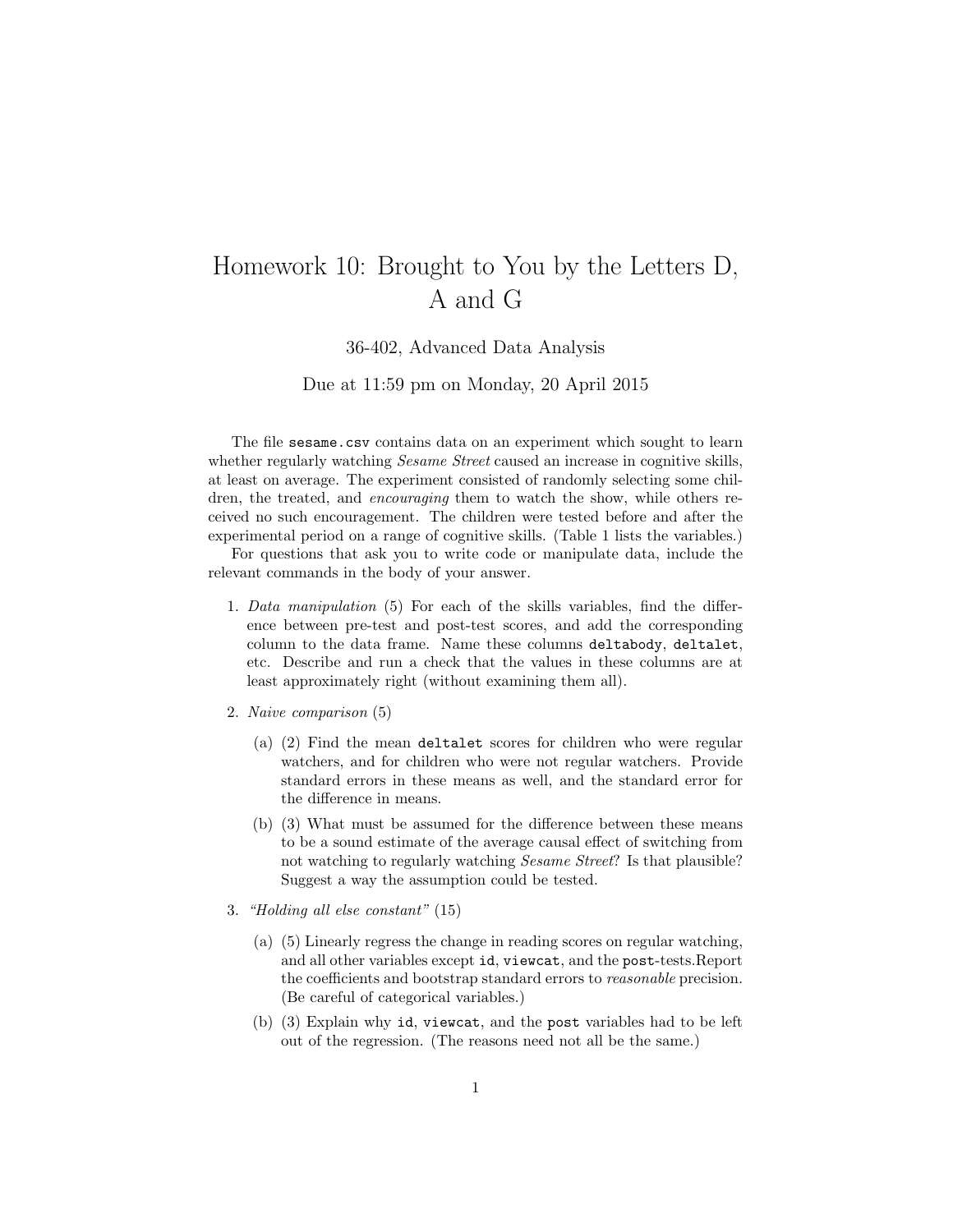- (c) (2) What would someone who had only taken 401 report as the average effect of making a child become a regular watcher of Sesame Street?
- (d) (5) What would we have to assume for this to be a valid estimate of the average causal effect? Is that plausible?
- 4. (20) Consider the graphical model in Figure 1.
	- (a) (10) Find a set of variables which satisfies the back-door criterion for estimating the effect of regular watching on deltalet.
	- (b) (5) Linearly regress deltalet on regular and the variables you selected in 4a. What is the corresponding estimate of the average effect of causing a child to become a regular watcher? Give a bootstrap standard error for this average effect.
	- (c) (5) Do a kernel regression for the same variables. (Be careful about which variables are categorical.) Find the corresponding estimate of the average effect of causing a child to become a regular watcher. Give a bootstrap standard error for this effect.
- 5. (25 total) Consider the graphical model in Figure 2.
	- (a) (5) There is at least one set of variables which meets the back-door criterion in Figure 2 which did not meet it in Figure 1. Find such a set, and explain why it meets the criterion in the new graph, but did not meet it in the old one.
	- (b) (5) Explain whether or not the set of control variables you found in 4a still works in the new graph.
	- (c) (5) Linearly regress deltalet on regular and the variables you selected in 5a. What is the corresponding estimate of the average causal effect of causing a child to become a regular watcher?
	- (d) (5) Do a kernel regression for the same variables. (Be careful about which variables are categorical.) Find the corresponding estimate of the average effect of causing a child to become a regular watcher.
	- (e) (5) Find a pair of variables which are conditionally (or marginally) independent in Figure 1 but are not in Figure 2, and vice versa. Explain why. Note: Both the conditioned and conditioning variables must be observed; the point is to find something which could be checked with the data.
- 6. Instrumental encouragement (20) Some children were randomly selected for encouragement to watch Sesame Street. This is encoded in the variable encour.
	- (a) (3) Explain why encour is a valid instrument for the effect of regular watching on deltalet in Figure 1. Do you need to control for anything else?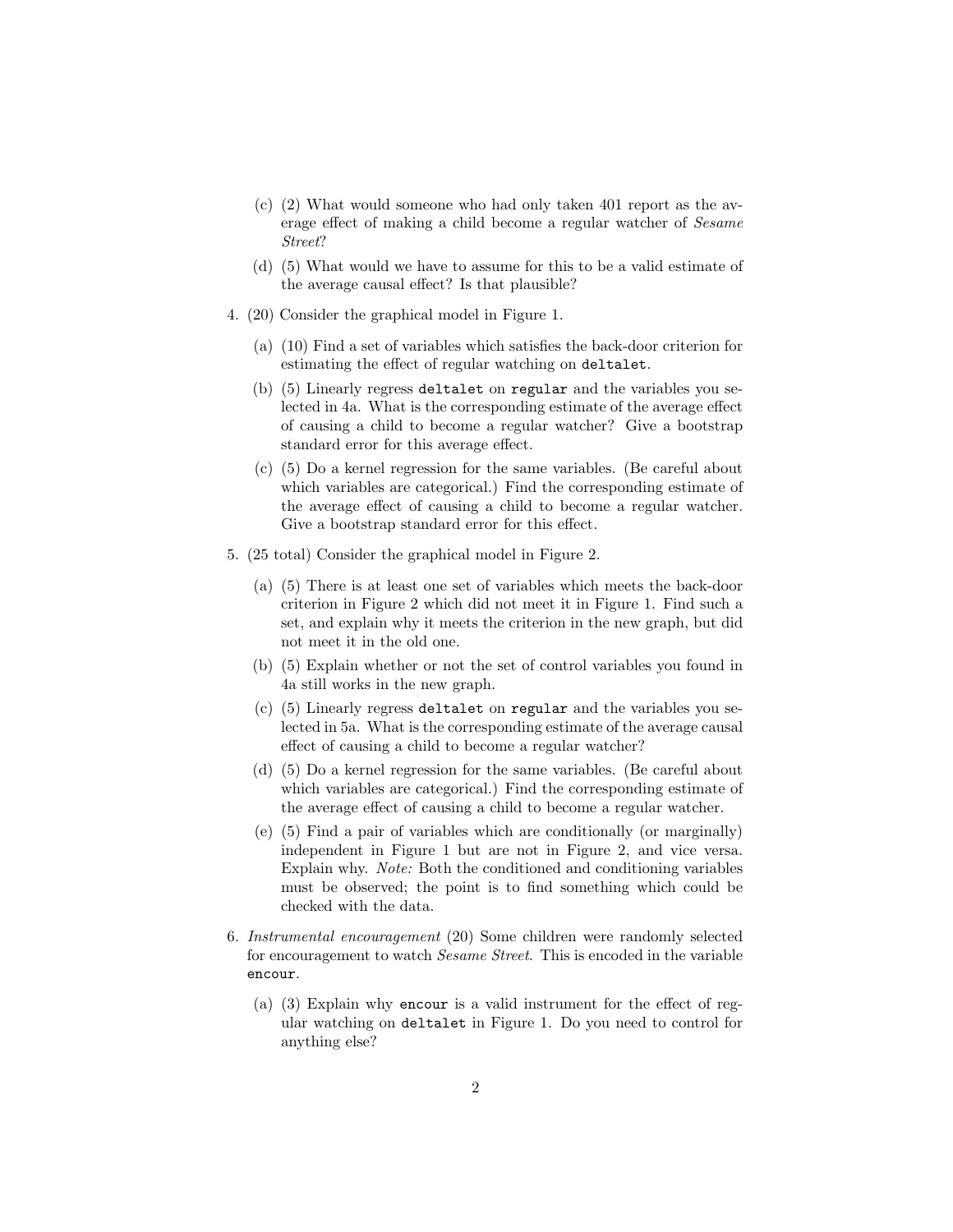- (b) (2) Explain why encour is a valid instrument in Figure 2. Do you need to control for anything?
- (c) (5) Describe a DAG in which encour would not be a valid instrument.
- (d) (5) Estimate the average effect on deltalet of causing a child to become a regular watcher using encour and the Wald estimator (see notes). Provide a standard error using bootstrapping.

EXTRA CREDIT  $(5)$  Test whether either of the two conditional independence relations from 5e hold in the data.

RUBRIC  $(10)$ : The text is laid out cleanly, with clear divisions between problems and sub-problems. The writing itself is well-organized, free of grammatical and other mechanical errors, and easy to follow. Figures and tables are easy to read, with informative captions, axis labels and legends, and are placed near the text of the corresponding problems. All quantitative and mathematical claims are supported by appropriate derivations, included in the text, or calculations in code. Numerical results are reported to appropriate precision. Code is either properly integrated with a tool like R Markdown or knitr, or included as a separate .R file. In the latter case, the code is clearly divided into sections referring to particular problems. In either case, the code is indented, commented, and uses meaningful names. All code is relevant to the text; there are no dangling or useless commands. All parts of all problems are answered with actual coherent sentences, and never with raw computer code or its output. For full credit, all code runs, and the Markdown file knits (if applicable).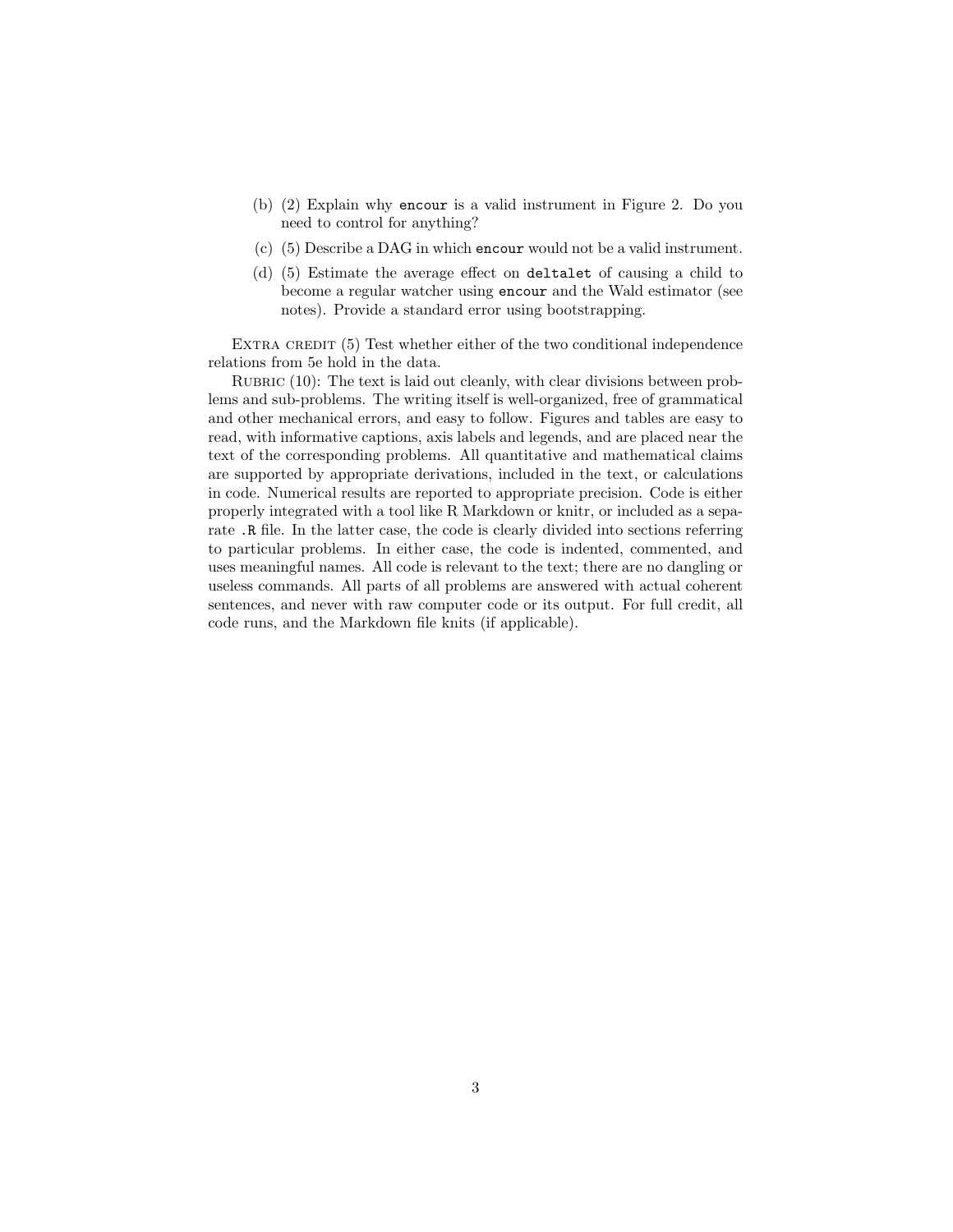| id                  | subject ID number                                                   |
|---------------------|---------------------------------------------------------------------|
| site                | categorical; social background                                      |
|                     | 1: Disadvantaged inner-city children, 3-5 yr old                    |
|                     | 2: Advantaged suburban children, 4 yr old                           |
|                     | 3: Advantaged rural children, various ages                          |
|                     | 4: Disadvantaged rural children                                     |
|                     | 5: Disadvantaged Spanish-speaking children                          |
| sex                 | $male=1, female=2$                                                  |
| age                 | in months                                                           |
| setting             | categorical; whether show was watched at home $(1)$ or school $(2)$ |
| viewcat             | categorical; frequency of viewing Sesame Street                     |
|                     | 1: watched $\langle 1/wk \rangle$                                   |
|                     | 2: watched $1 - -2$ /wk                                             |
|                     | 3: watched $3 - -5$ /wk                                             |
|                     | 4: watched $> 5$ /wk                                                |
| regular             | 0: watched $\langle 1/wk, 1:$ watched $\geq 1/wk$                   |
| encour              | encouraged to watch $= 1$ , not encouraged=0                        |
| peabody             | mental age, according to the Peabody Picture Vocabulary test        |
|                     | (to measure vocabulary knowledge)                                   |
| prelet, postlet     | pre-experiment and post-experiment scores on knowledge of letters   |
| prebody, postbody   | pre-test and post-test on body parts                                |
| preform, postform   | pre-test and post-test on geometric forms                           |
| prenumb, postnumb   | tests on numbers                                                    |
| prerelat, postrelat | tests on relational terms                                           |
| preclasf, postclasf | pre-test and post-test on classification skills                     |
|                     | ("one of these things is not like the others")                      |
|                     | ("one of these things just doesn't belong")                         |

Table 1: Variables in the sesame data file. The pre- and post- experiment test scores are integers, but can be treated as continuous.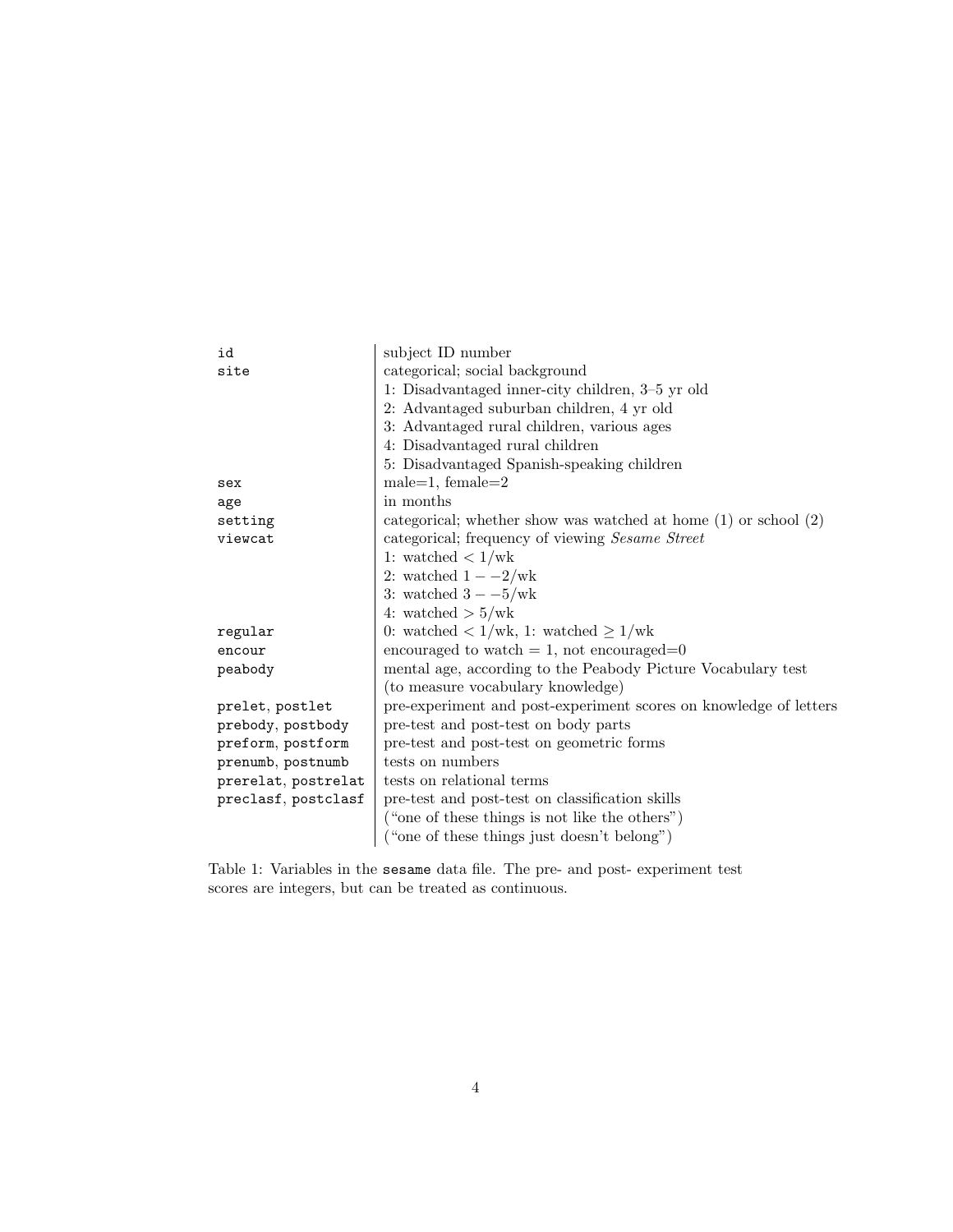

Figure 1: First DAG.